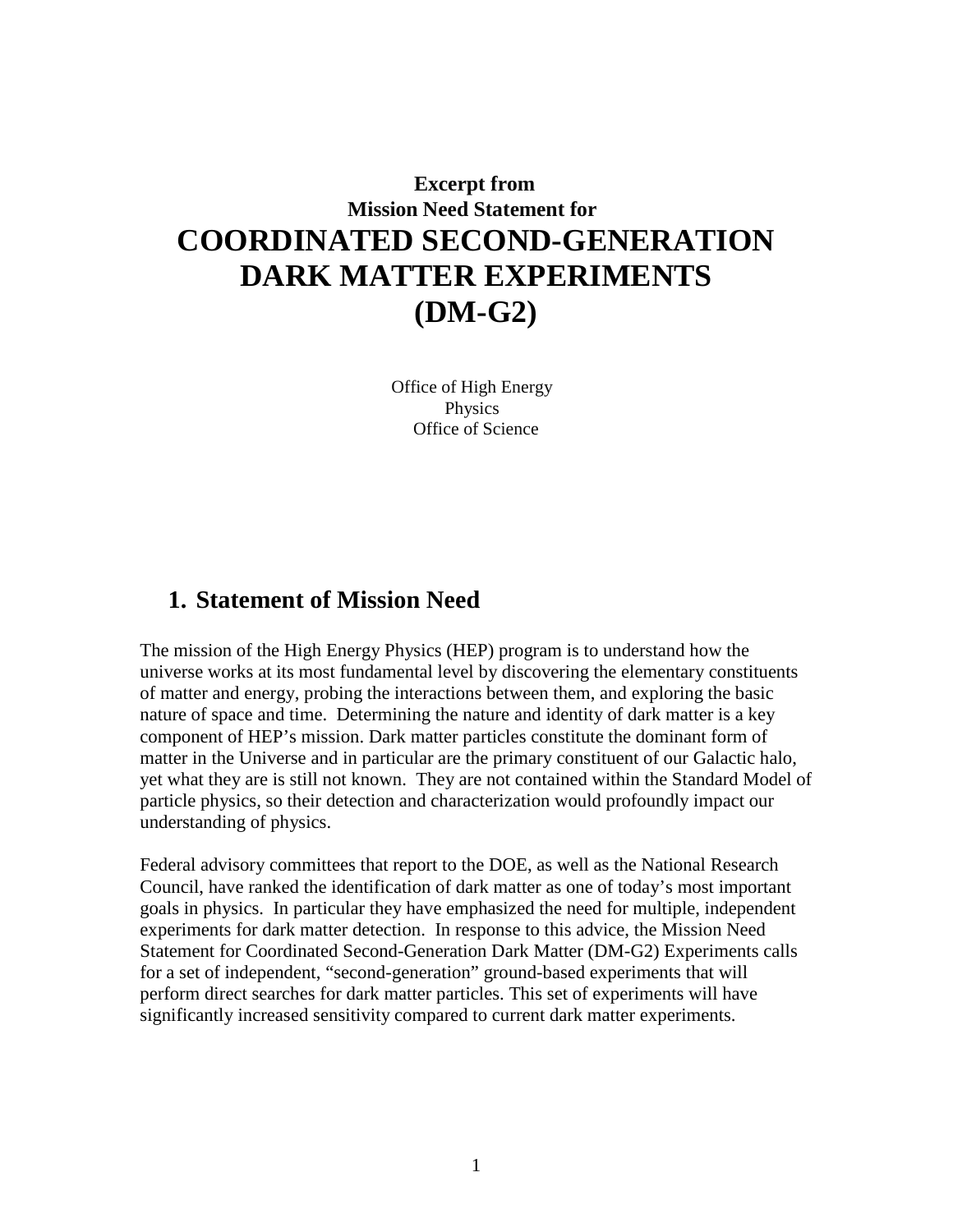# **2. Capability Gap**

## **Current Capability Gap**

There are many experiments world-wide that are currently searching for dark matter. They all fall into one of three categories: accelerator searches for dark matter particle production; indirect searches for dark matter annihilation or decay within our Galaxy; and searches for cosmic dark matter particles that directly interact with detectors in terrestrial laboratories. This mission need statement is for experiments of the last type, the "direct detection" of dark matter.

As the sizes of detector targets increase, so does the sensitivity for dark matter detection. At the current time, "first-generation" experiments world-wide are all competing with comparable levels of sensitivity. These experiments use differing technologies and target media (e.g., liquid xenon, liquid argon, germanium crystals, bubble chamber fluids, magnetized resonant cavities and others). Learning about the capability and costeffectiveness of these various technologies is one of the goals of the first-generation dark matter program. Over the next year most of these experiments will have set interaction cross section limits not far from their ultimate reach (in the absence of detection). It is therefore time to initiate R&D for a set of second-generation experiments and to fabricate two or more detectors whose dark matter sensitivity will be larger by one or more orders of magnitude.

To this end, a recent DOE solicitation<sup>[1](#page-1-0)</sup> has been issued that provides one year of Research and Development (R&D) support for potential second-generation dark matter experiments. This R&D effort, whose goal is to identify the leading detection technologies, will be followed by the selection of the second-generation dark matter experiments.

In the second-generation dark matter program, the detector sizes will increase by at least an order of magnitude. This will bring sensitivities to the point where detection of dark matter particles will be substantially more probable than at the present time. Design and fabrication of second-generation experiments will require significantly more resources than those for current, first-generation experiments. The capability gap is the order of magnitude difference in performance between current first generation dark matter experiments and the proposed second generation dark matter experiments.

## **Strategic Risk**

The two DOE/HEP FACA committees, HEPAP and AAAC, have placed a high priority on maintaining US leadership in the search for dark matter. Failure to proceed with a set of second-generation dark matter experiments would negatively impact the DOE/HEP

<span id="page-1-0"></span> $^{1}$  DOE-FOA-0000597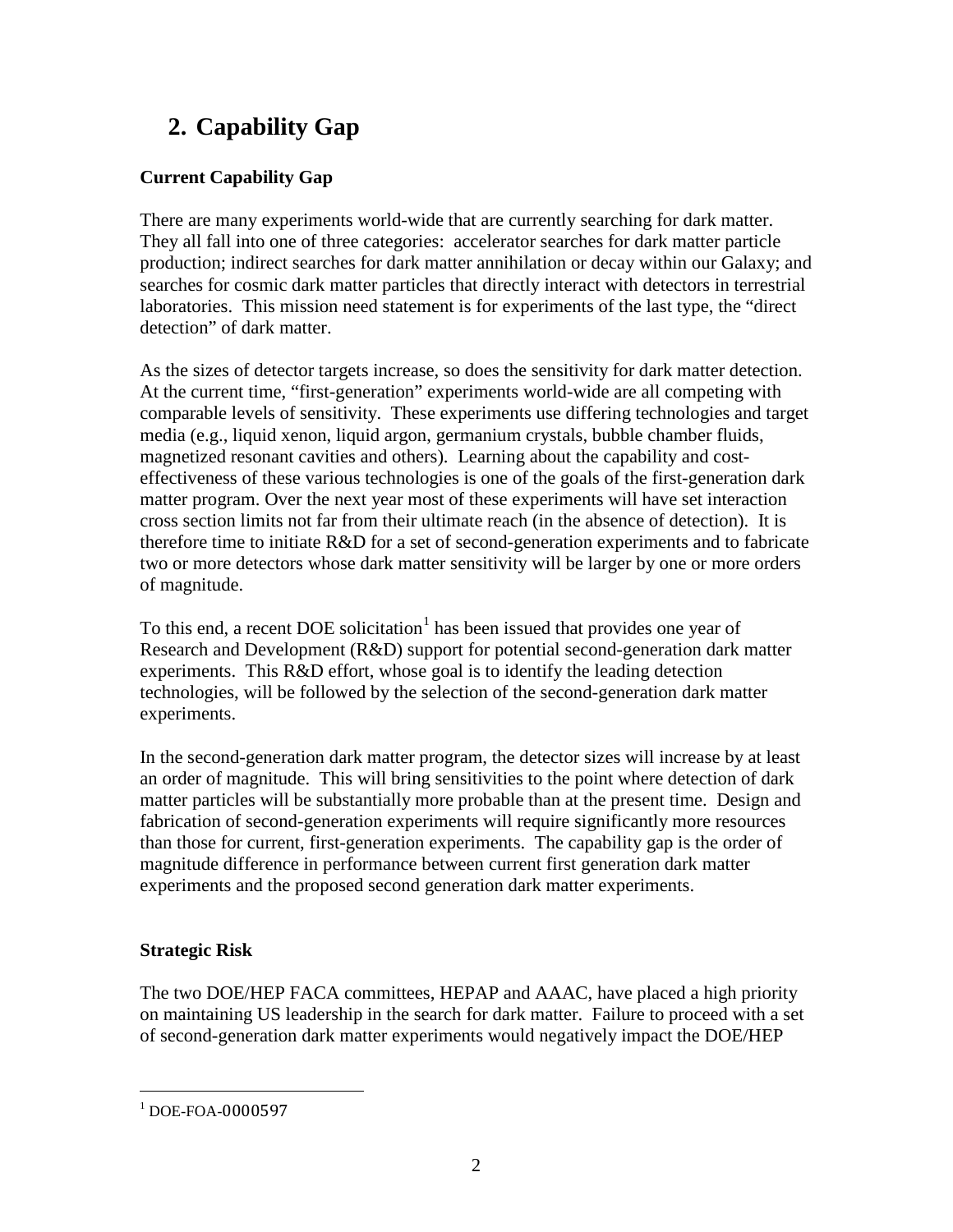science goal of "understanding…the mysterious forms of unseen energy and matter that dominate the universe."

In addition, because the mystery of dark matter is so prominent in the eye of the general public there continues to be a plethora of media presentations on the dark matter saga. A discovery by a non-U.S. lead experimental group would negatively impact public U.S. scientific prestige. Given that much of the technology employed in current experiments has been supported and developed in the U.S., it would be unfortunate if the first direct detection of dark matter were not made by U.S. scientists. This is real possibility; European and Asian-led second generation dark matter experiments are being planned that threaten current U.S. leadership in this field. To remain competitive, U.S. secondgeneration dark matter experiments need a project start no later than FY2014.

### **Priority of Mission Need**

Both the National Research Council and the Federal Advisory Committees for the DOE Office of High Energy Physics have emphasized the importance of searches for dark matter, and have consistently recommended a vigorous program for their detection as a high priority. The need for this effort is documented in the 2002 report of the National Research Council, "Connecting Quarks with the Cosmos: Eleven Science Questions for the New Century", which identified *"What is dark matter?"* as one of the eleven most fundamental questions of our time.

Other recommendations from Federal Advisory Committees include:

The Report of the Dark Matter Scientific Assessment Group, a joint sub-panel of the High Energy Physics Advisory Panel (HEPAP) and the Astronomy and Astrophysics Advisory Committee (AAAC), states (July 2007):

*The existence of dark matter is at present one of the strongest pieces of evidence that the current theory of fundamental particles and forces, summarized in the standard model of particle physics, is incomplete. At the same time, because dark matter is the dominant form of matter in the Universe, an understanding of its properties is essential to determine how galaxies formed and how the Universe evolved. Dark matter therefore plays a central role in both particle physics and cosmology, and the discovery of the identity of dark matter is among the most important goals in science today.*

The Report of the Particle Physics Project Prioritization Panel (P5), constituted by HEPAP for the purpose of developing a plan for US particle physics for the upcoming decade, states (May 2008):

*…The panel recommends support for the study of dark matter and dark energy as an integral part of the US particle physics program.*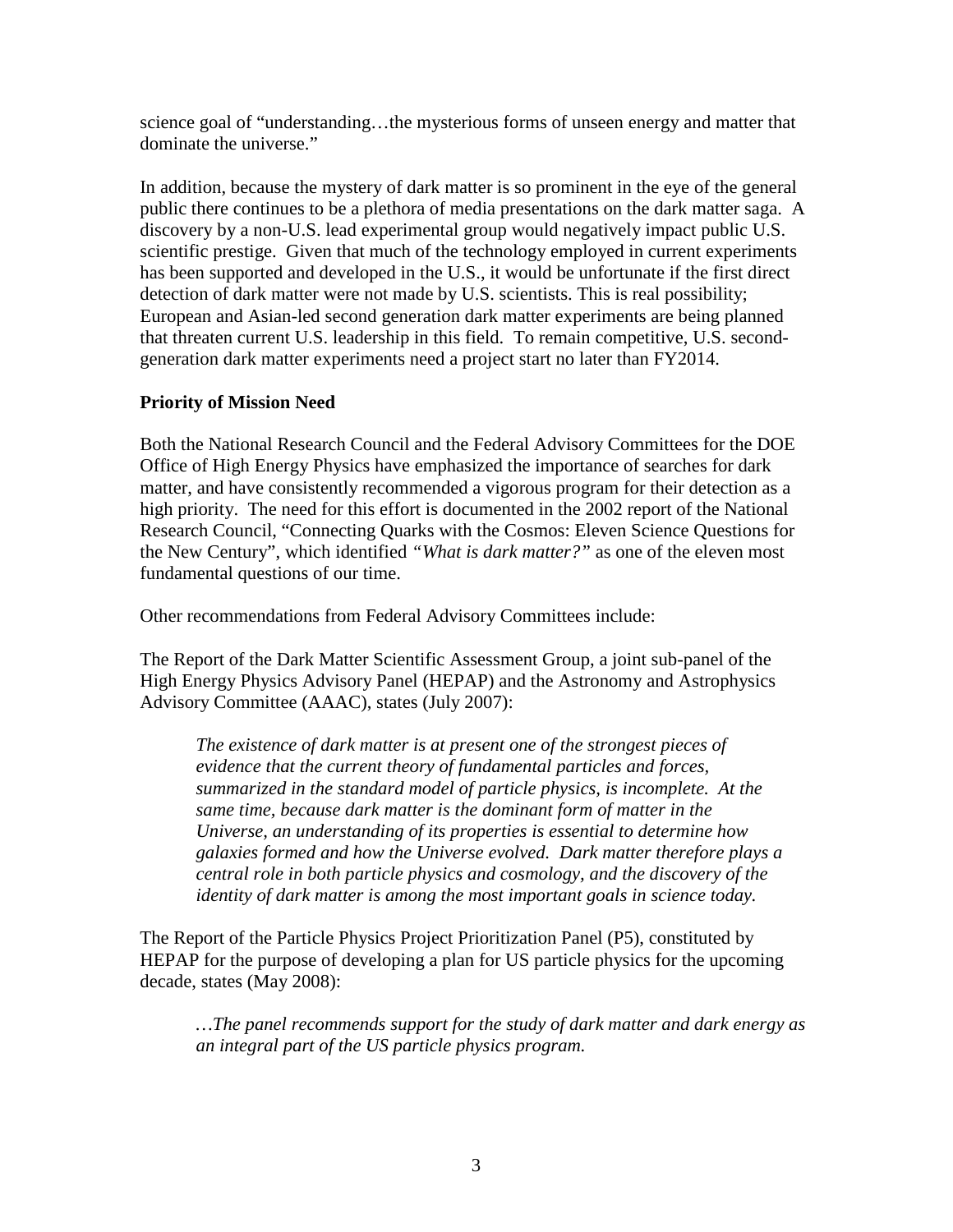### **High Level Interdependencies**

HEP is coordinating its program with NSF to optimize the national dark matter effort within the context of the second-generation dark matter program. The NSF has effectively partnered in the past with DOE on dark matter experiments, and has received the same federal advisory committee advice on the conduct of this program.

Several of the collaborations proposing second generation experiments plan to install their detectors in deep underground facilities outside the U.S. This in large measure is due to the fact that there is a shortage of such facilities in the U.S. Such U.S.-led collaborations would have a substantial fraction of international members, and their experiments would likely receive significant amounts of in-kind foreign support. By Critical Decision (CD)-2 these foreign contributions would be well defined.

# **3. Potential Approach**

Our plan is to competitively select several experiments for one year of R&D support in FY 2013 through a current Funding Opportunity Announcement. These selected experiments will cover a range of detection methods and target media. R&D activities during this year will include conceptual experiment design and work that reduces scientific, technical or cost risk to the experiment.

Near the end of the one year R&D period, a "down-selection" of up to four experiments will be made as part of CD-1. The down-selection will be based in part upon the accomplishments of the supported experiments during the R&D period in FY 2013. No further support will be given to those experiments that are not selected.

The selected experiments will implement a tailored CD process beginning in FY 2014 in accordance with DOE 413.3b project management requirements. At this point these experiments become individual projects within an overarching Second-Generation Dark Matter Experiment Mission Need. The project phase extends from the beginning of FY 2014 to the end of FY 2016.

The R&D funds expended for those experiments that enter project phase will count towards the total OPC. MIE funds will be available for fabrication beginning in FY 2014 and continuing through to the end of FY 2016.

### **Location Constraints:**

Most experiments will need to be located in caverns that are deep underground to shield them from cosmic ray particles which are sources of background events. Potential underground sites include the Sanford Underground Research Facility in South Dakota, the SNO Laboratory in Canada, and the Gran Sasso National Laboratory in Italy. U.S. experiments are currently operating in all these locations; international cooperation